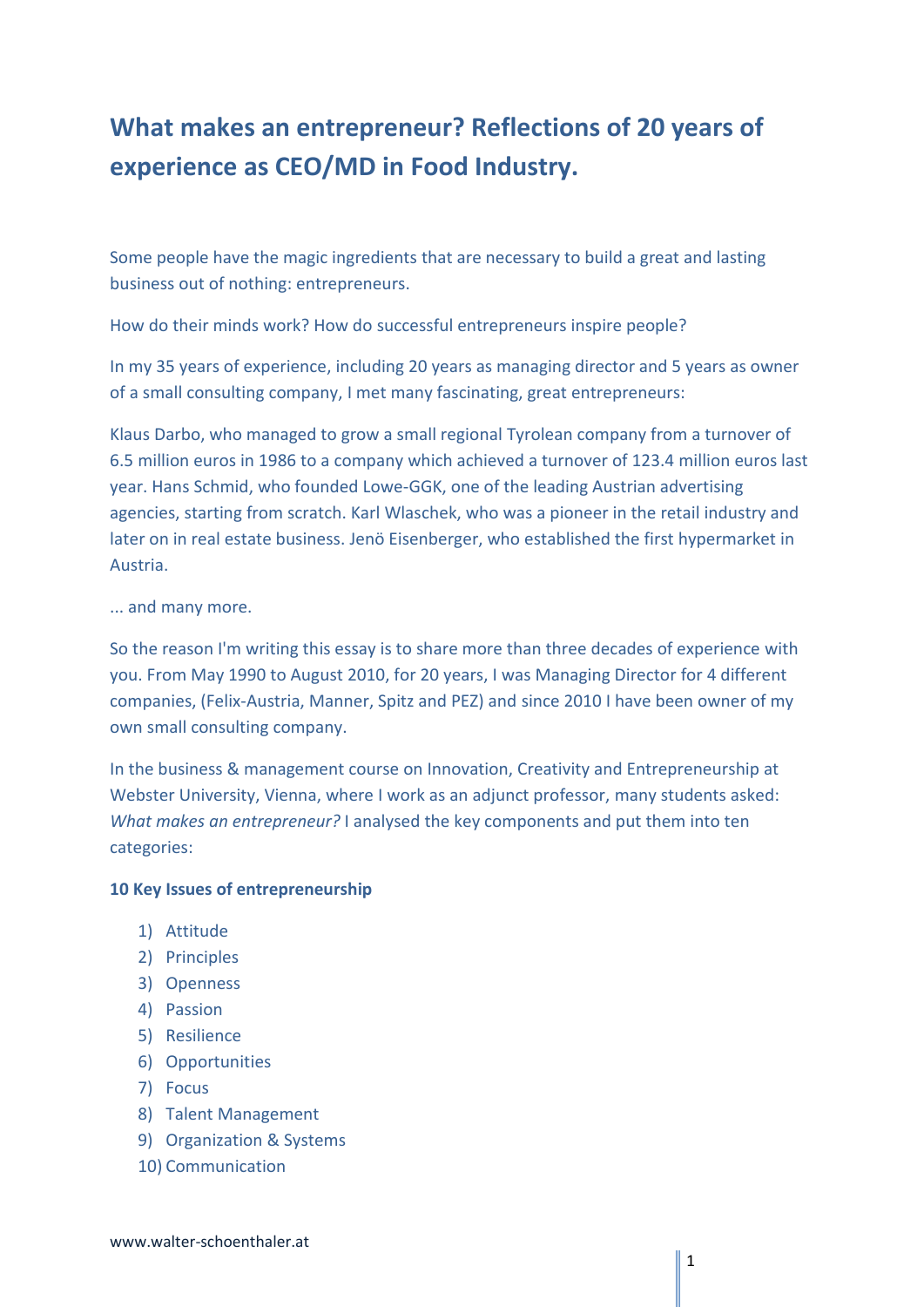## **1) Entrepreneurial Attitude**

This is the foundation on which everything else was built. Richard Branson did not get where he is because of any great technical skill. It was not qualifications. Not about technical skills – when Richard Branson started his business, he could not fly a plane – he learned it afterwards.

Of course qualification matters - but it is only a secondary matter.

Qualifications are not the barrier or enabler for entrepreneurship. But the key issue is your attitude.

What are the key attitudes of successful entrepreneurs?

- They take responsibility
- In contrary to managers giving speeches like this: "This year's sales are a little bit down because of the weather…" (everything to blame but themselves)

Real entrepreneurs don't care about the weather and they don't care about wearing a tie as long as they are not working in a bank.

The entrepreneurs are taking responsibility by knowing that the most important stuff they can fix is within their company.

They know they are not going around in their company to blame other people. Why not? Because: if you blame other people, you are giving away control. And without control you cannot have responsibility. You can complain and complain and nothing will happen.

## **2) Entrepreneurial principles**

They have moral lines that they would never cross.

Klaus Darbo, the owner of a small regional jam and honey producing company in Tyrol was offered a lot of money for his company in 1986 by a German competitor. At this time, his company had sales of 6.5 million euros. Would you turn down a few million for selling your business? He would clear the millions and never had to work again in his life, but the competitor would take his company, take the brand, fire all staff, and shut down. So what did Mr. Darbo do? He turned the offer down. What a difficult decision to make. In the years to come, that loyalty was repaid many times over. Now the company has annual profits of 5 million euros with sales of 123 million euros, and exports some 50 % of its production mainly to Germany, Italy, USA, Canada and China.

Entrepreneurs have a clear moral line that they do not cross. Principles they hold absolutely fast to. The stuff they really stick to. These entrepreneurs are responsible and principled.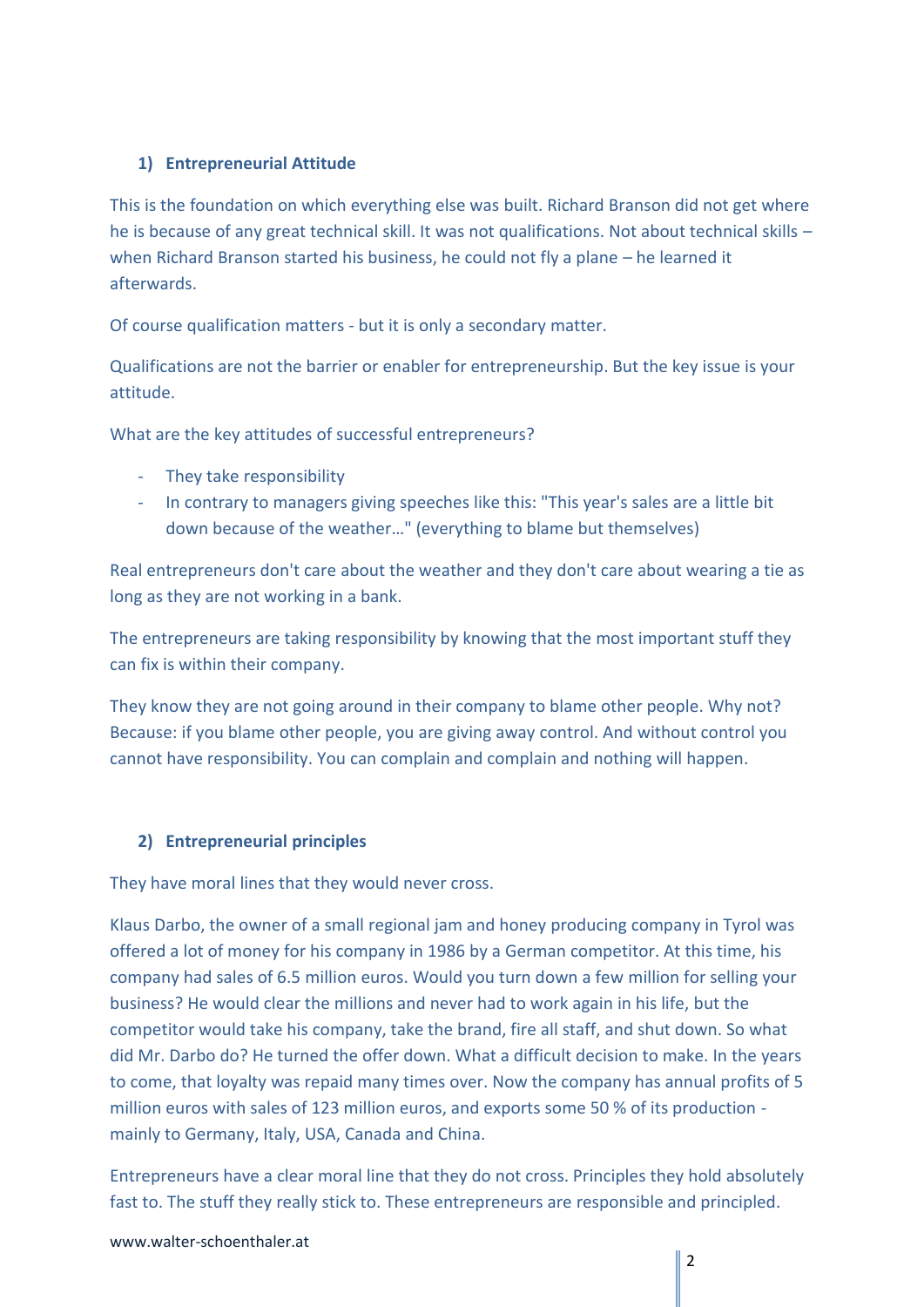### **3) Entrepreneurial Openness**

Entrepreneurs are open to ideas and open to listen to people. James Dyson had the idea of a new, better vacuum cleaner. He went to the biggest company producing vacuum cleaners and presented his new technology, asking for cooperation. The managing director of the market leader answered "if there was a better vacuum cleaner to be made, we would have already made it." The arrogance. They were closed off to new ideas and closed off to new people. So he did the market cleaner by himself. You know the result. He is now number one in vacuum cleaners. Do you think that Mr. Dyson would say "If there was a better vacuum cleaner to be made, we would have already made it?" Definitely not. Despite his success, Mr. Dyson still remains open to new ideas.

Some bosses say *"My door is always open."* This may be the case. But you have to go from - Reception – Security – Lift – Up to the top floor - PA/Receptionist – Door

Therefore: The CEO never gets to meet anyone at his office that he didn't already know previously. How does he get new ideas?

## 4) **Entrepreneurial Passion**

Entrepreneurs are passionate. They are passionate about everything they do. They love what they do. They are doing what they really want to do. You can feel this – what you really believe in.

In 1998, 3 guys in London were passionate about good, healthy fruit drinks. They found their passion. Does that create ROI? Yes. They are the market leader in the UK now. Their brand is called "Innocent". They left out the additives and did not produce from concentrate, but directly from the fruits. They just squashed the fruits and squeezed them into the bottle.

## **5) Entrepreneurial Resilience**

Resilience is about adaptability – We all know Murphy's Law. Stuff is going to happen.

You start a business plan and stuff happens. A few years ago, I was taking a flight from Vienna to the East Asia. The pilot explained to me an example about adaptability: When a plane flies from Vienna to the Maldives, the plane is off schedule most of the time. But the flight electronics and the captain of the plane are constantly adjusting it.

Constantly adjusting – stuff changes due to the circumstances. You have to be resilient and adaptable.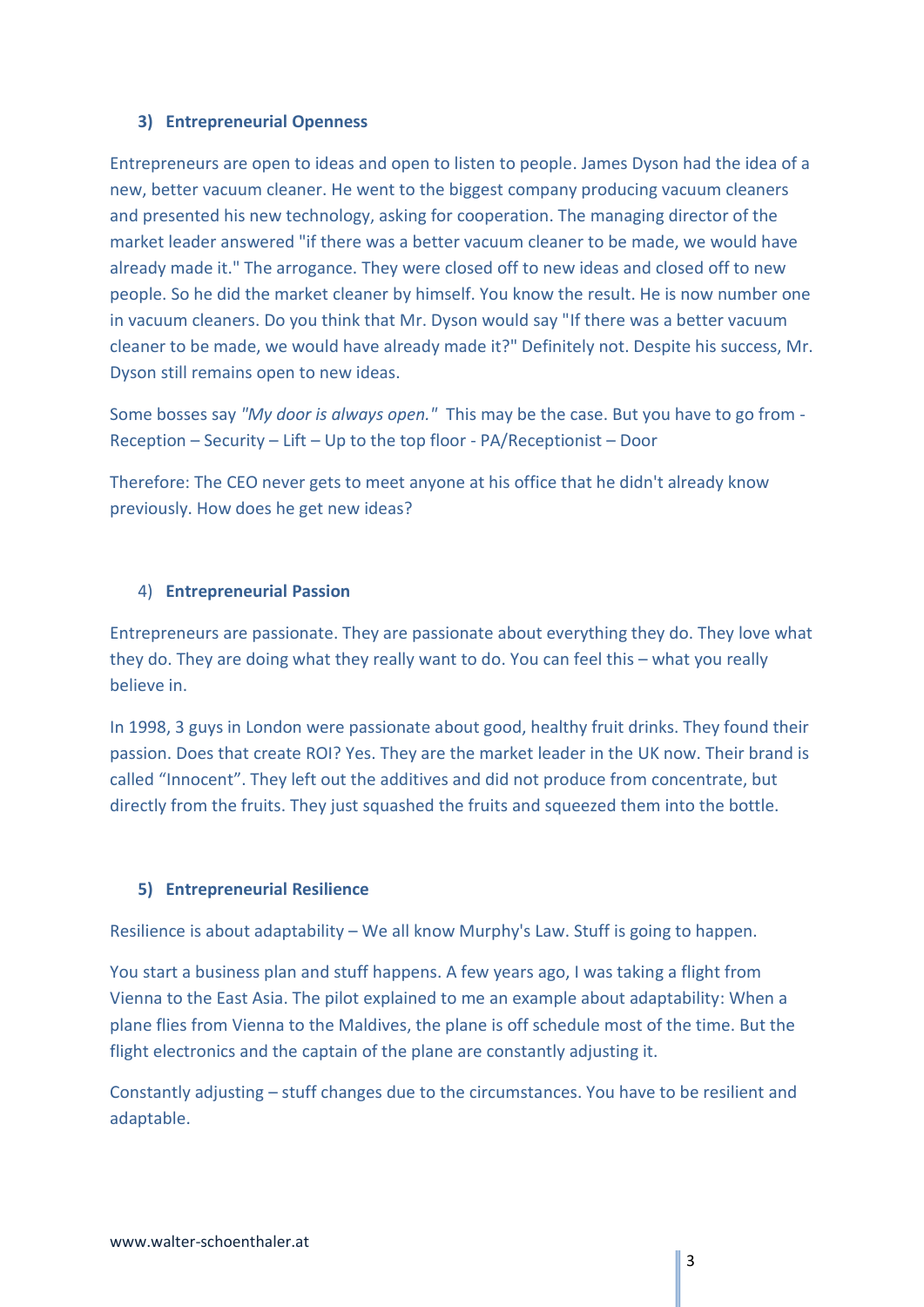### **6) Entrepreneurial Opportunities**

Once they get their attitude right, they have to get an opportunity

A sole idea may be fine – but does it have any customers?

Ideas make businesses? No. An Idea without customers is just an idea. A business opportunity is an idea with customers.

Many are running around with ideas. – But the key issue is: Does the idea have any customers?

A good opportunity is the result of passion – like the 3 "Innocent" guys, the founders of the "Innocent" brand – fresh fruit healthy drinks – something you really believe in. How to incorporate that in what you do.

Innocent was founded by three Cambridge University graduates: Richard Reed, Adam Balon, and Jon Wright, then working in consulting and advertising. The three were friends at St. John's College in Cambridge.

In 1999, after spending six months working on smoothie recipes and spending £500 on fruit, the trio sold their drinks from a stand at a music festival in London. People were asked to put their empty bottles in a 'yes' or 'no' bin depending on whether they thought the three should quit their jobs to make smoothies.

At the end of the festival the 'YES' bin was full, with only three cups in the 'NO' bin, so they went to their workplaces the next day and resigned. After quitting their jobs, the three struggled to find investors but eventually got a lucky break when Maurice Pinto, a wealthy American businessman, decided to invest £250,000.

In total, it took fifteen months from the initial idea to taking the product to market. By now they sold their brand – each of the three founders is now a billionaire.

Contacts – Hear stuff from other people – Things that are happening.

Skill? – It can start from a skill. But it can also start from a problem – a frustration – or a problem with an existing company – by spotting a problem and solving it. Creating opportunity is not about invention – Richard Branson has not invented anything. It's not about something completely new.

Most of the great discoveries do not come from "eureka" moments. They come from "that's fun" or "that's interesting…"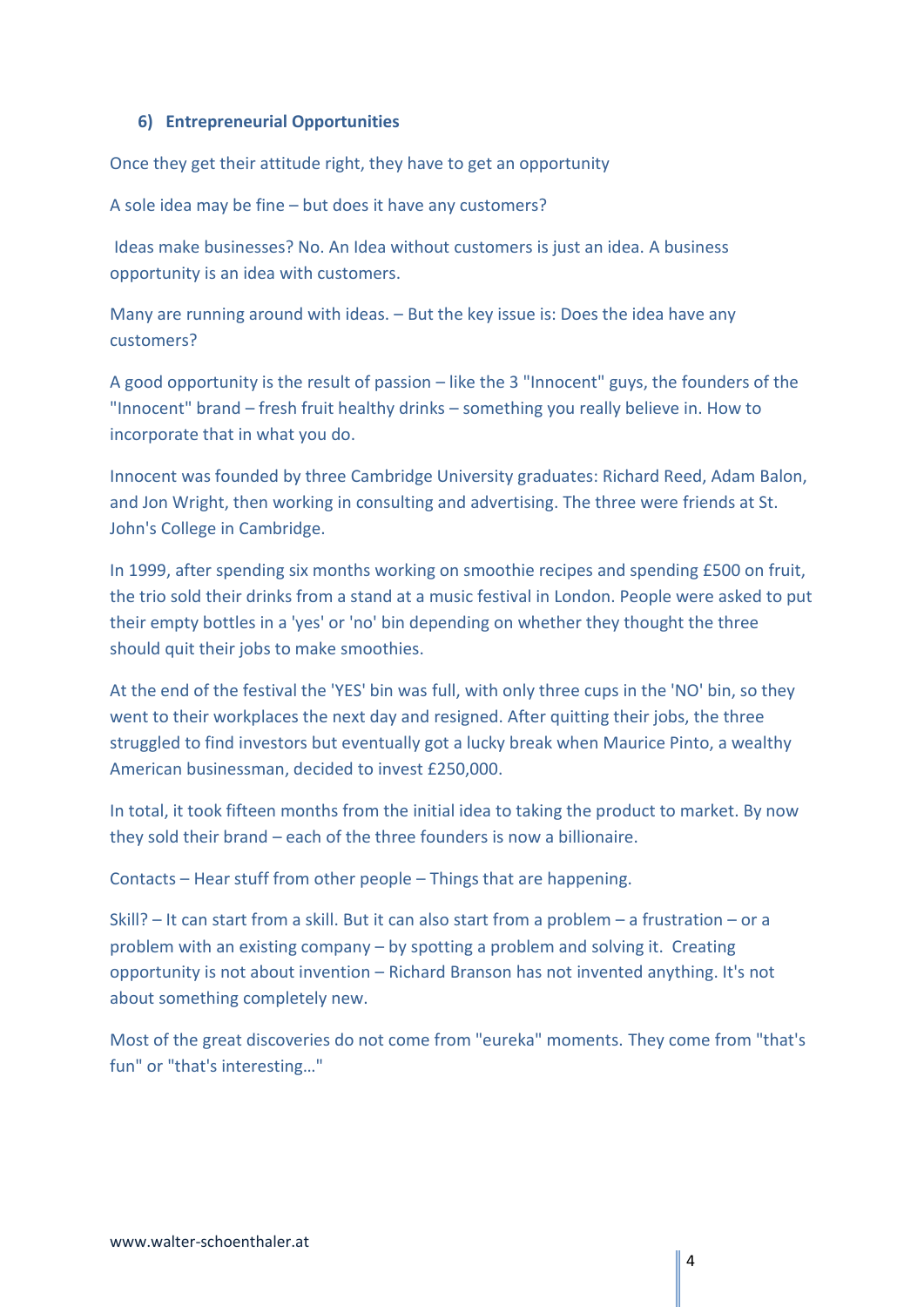## **7) Entrepreneurial Focus**

Product A – Product B – Product C - Product D – stretching the brand and the assortment – gradually the customers leave because quality is no longer there – the company has lost focus.

What is your company's focus? Focus on your work. What does your company stand for?

Look at most Mission Statements. *"We are a highly innovative company, earning high returns, employing people with high qualifications …*" This is dull – dull – just dull …

Most mission statements do not inspire. They do not create focus. To improve profits, customer satisfaction, and to be good to the environment is not an inspiring mission statement.

All you need is a focal point. What are we existing for?

Great example: Disney – What is their mission statement? "We are a global provider of animated films?" No!

Disney's mission statement: *We are here to make people happy!*

Simple, clear, motivating – you decide.

What makes shareholders happy? >> Profit.

What makes employees happy? Their job. But they also want to be proud of the company they are working for. "Oh! You are working at Disney's: You guys are making people happy!"

Another example:

Klaus Darbo in 1986, Sales Conference in Achensee, Tyrol. Turnover of 6.5 million euros.

- 1) My competition is the housewife, who produces her own jam.
- 2) I want to sell at a price premium of 30% higher than the average price of the category.
- 3) I will invest 10 million shillings (720,000.- euros) into marketing every year in order to achieve these objectives, in particular the premium in quality and price.

By now the turnover of his company is 123 million euros. And EBITDA is substantial.

Make it inspiring – make what people want – you need imaginary friends. Does anyone have imaginary friends? No? No one wants to be mad.

Imaginary friends give you a clear picture of your customers – your best friends – they come with you to every board meeting.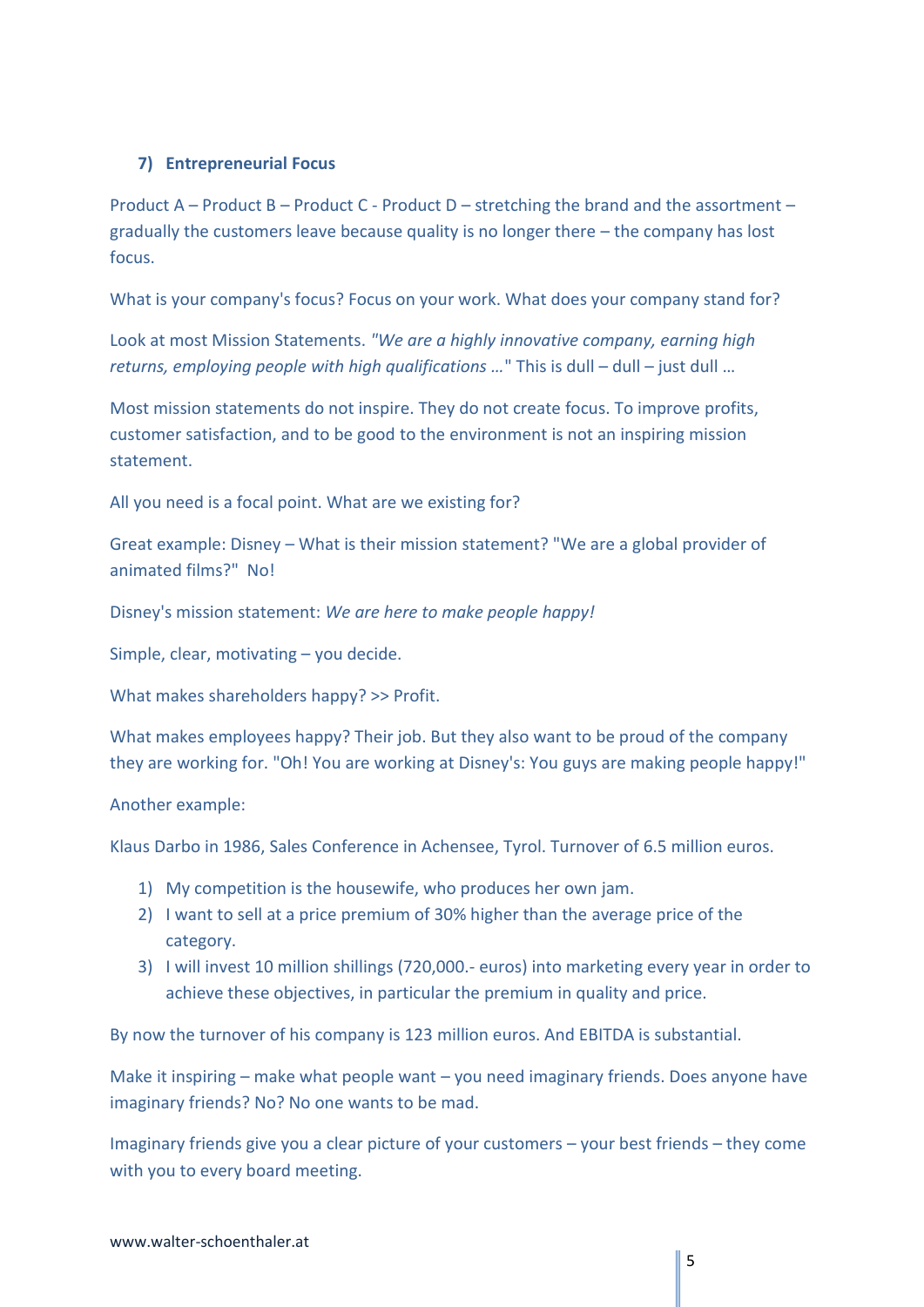Who are the 3, 4, 5 types of customers?  $-$  give them a name  $-$  are they male or female?  $$ where do they go, where do they work? – *"You must know everything about your customers, even what toilet paper they use.*" said one of the greatest entrepreneurs in Austria, founder of the first hypermarket chain in Austria.

#### **8) Entrepreneurial Search for Talent**

Finding the people, finding the right talent, managing talent and motivating talent

People in entrepreneurial companies achieve things that they never dreamed possible.

Entrepreneurs look at the attitude and less at the skills of a person. The attitude is what they are analyzing. The skills you can train – you expect them to take responsibility.

People stay if you are very clear on expectation – What will happen if somebody does not meet his responsibilities? The entrepreneur will come down like a ton of bricks on this person. This is fair because on the one hand he is enabling people, and at the other hand he clearly sets expectations – he set the expectations and then he sets them free to achieve these objectives.

A good entrepreneur has a lot of credibility – People who have been with him for years worship him. Meet the responsibilities or get out. Good entrepreneurs are masters of delegation.

#### **9) Entrepreneurial Organization and Systems**

They are not hamsters in the wheel – that's not a sustainable business - that's a heart attack.

Building a brand is in focus – that goes without saying and has to be made very clear – because that is what the customers see. The other issue is that they are building teams to support and drive the business. An entrepreneurial team looks like a crew of an airplane – he is the captain, he is doing very little operationally on the plane, he sets the course. Would you think that the crew could take over if the captain gets food poisoning? Richard Branson has great advisors, great accountants, great lawyers, but he said he does not know how to read the balance sheet. This is air traffic control.

Entrepreneurs are building systems & procedures – they just don't have the time to keep telling the same stuff to the team over and over again  $-$  you have to specify the system  $-$  you must be able to respond quickly, so that the customers don't get annoyed.

Systems should be designed to meet customer expectations.